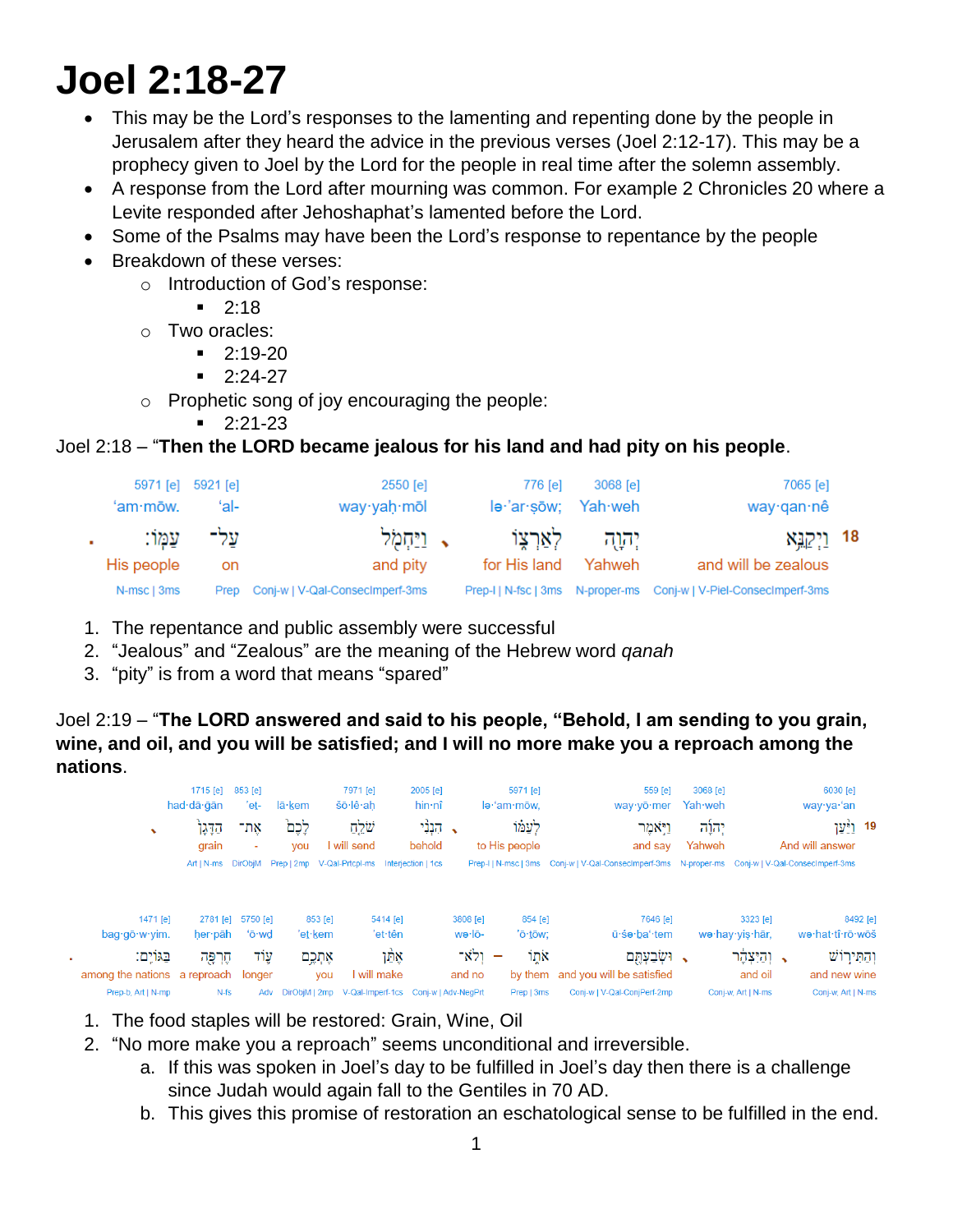c. The prophecy and promises may be mixed to include both contemporary and eschatological fulfillment

Joel 2:20 – "**I will remove the northerner far from you, and drive him into a parched and desolate land, his vanguard into the eastern sea, and his rear guard into the western sea; the stench and foul smell of him will rise, for he has done great things**.

| 854 [e]<br>et-                    | 8077 [e]<br>û se mâ mâh                | 6723 [e]<br>si yah                              | 776 [e]<br>e res       | 413 [e]<br> e       |                                   |                      | 5080 [e]<br>we hid dah tiw                                                  |                       | 5921 [e]<br>mê 'á lê kem.                                            |                       | 7368 [e]<br>ar hig                            |                                                                    |   | 6830 [e]<br>has so powni                      |                       | 853 [e]<br>we et-                                                                  |
|-----------------------------------|----------------------------------------|-------------------------------------------------|------------------------|---------------------|-----------------------------------|----------------------|-----------------------------------------------------------------------------|-----------------------|----------------------------------------------------------------------|-----------------------|-----------------------------------------------|--------------------------------------------------------------------|---|-----------------------------------------------|-----------------------|------------------------------------------------------------------------------------|
| ns.<br>with<br>Prep               | ושממה<br>and desolate<br>Conj-w   N-fs | $7\%$<br>barren<br>高生                           | ארז<br>a land<br>N-fsc | -58<br>into<br>Prep |                                   |                      | והדחתיו<br>and will drive him away<br>Conj-w   V-Hill-ConjPerf-1cs   3ms    |                       | מעליכם<br>from you<br>Prep-m   2mp                                   |                       | ארחיק<br>will remove far<br>V-Hift-Imperf-1cs |                                                                    |   | הצפוני<br>the northern [army]<br>Art   Adj-ms | Conj-w   DirObjM      | 20 וְאֶת־<br>But                                                                   |
| 889 [e]<br>ba a sow,              |                                        |                                                 | 5927 [e]<br>we a lah   |                     | 314 [e]<br>há a há ró wn;         |                      | 3220 [e]<br>hay yam                                                         | 413 [e]<br>$0 -$      |                                                                      | 5490 [e]<br>wa so pow | haq-qad-mô-ni,                                | 6931 [e]                                                           |   | 3220 [e]<br>hay yam                           | 413 [e]<br>$\Theta$   | 6440 [e]<br>pā nāw,                                                                |
| באשו<br>His stench<br>N-msc   3ms | ٠                                      | and will come up<br>Conj-w   V-Qal-ConjPerf-3ms | ועלה                   |                     | האחרון<br>western<br>Art   Adj-ms | $\ddot{\phantom{1}}$ | הים<br>the sea<br>Art   N-ms                                                | -58<br>toward<br>Prep | and his back<br>Conj-w   N-msc   3ms                                 | וספו                  |                                               | הקדמני<br>eastern<br>Art   Adj-ms                                  | ٠ | הים<br>the sea<br>Art   N-ms                  | -58<br>toward<br>Prep | פְּנָיו<br>his face<br>N-cpc   3ms                                                 |
|                                   |                                        |                                                 |                        |                     |                                   |                      | 6213 [e]<br>la a so wt.<br>לְעֲשָׂוֹת:<br>he has done<br>Prep-1   V-Qal-Inf |                       | 1431 [e]<br>hig-dil<br>הגדיל<br>monstrous things<br>V-Hifti-Perf-3ms | because               | 358B [e]<br>kî<br>p<br>Core                   | 6709 [e]<br>sa ha na tow,<br>צחנתו<br>his foul odor<br>N-fsc   3ms |   | $\mathcal{L}$                                 |                       | 5927 [e]<br>we ta al<br>ותעל<br>and will rise<br>Conj-w   V-Cal-Conjimperf.3us-3fs |

- 1. "Northerner"
	- a. Some say this refers to the locust even though locust invasions come from the south, southeast being carried in by the prevailing winds.
		- i. The locust invasion of 1915 came from the northeast.
		- ii. This one of Joel's day could have come from the north? But, it would be very rare and unusual for "northerner" to refer to something this rare since it would not make sense.
		- iii. If this is locust then they would be blown into the two seas by the wind just as Jerome says he observed in his day when he saw heaps of dead locusts rotting and stinking up the beaches which even endangered the health of man and beasts.
	- b. Yet, it a physical invading army from the north needs to be considered.
		- i. Joel 3:9
		- ii. Daniel 11:40
		- iii. Ezekiel 38:2, 6, 15 and 39:2 (they also advance like a cloud 38:15-16, and are buried toward the sea 39:1-20 (39:11)
		- iv. Zechariah 14:2

### Joel 2:21 – "**Fear not, O land; be glad and rejoice, for the LORD has done great things**!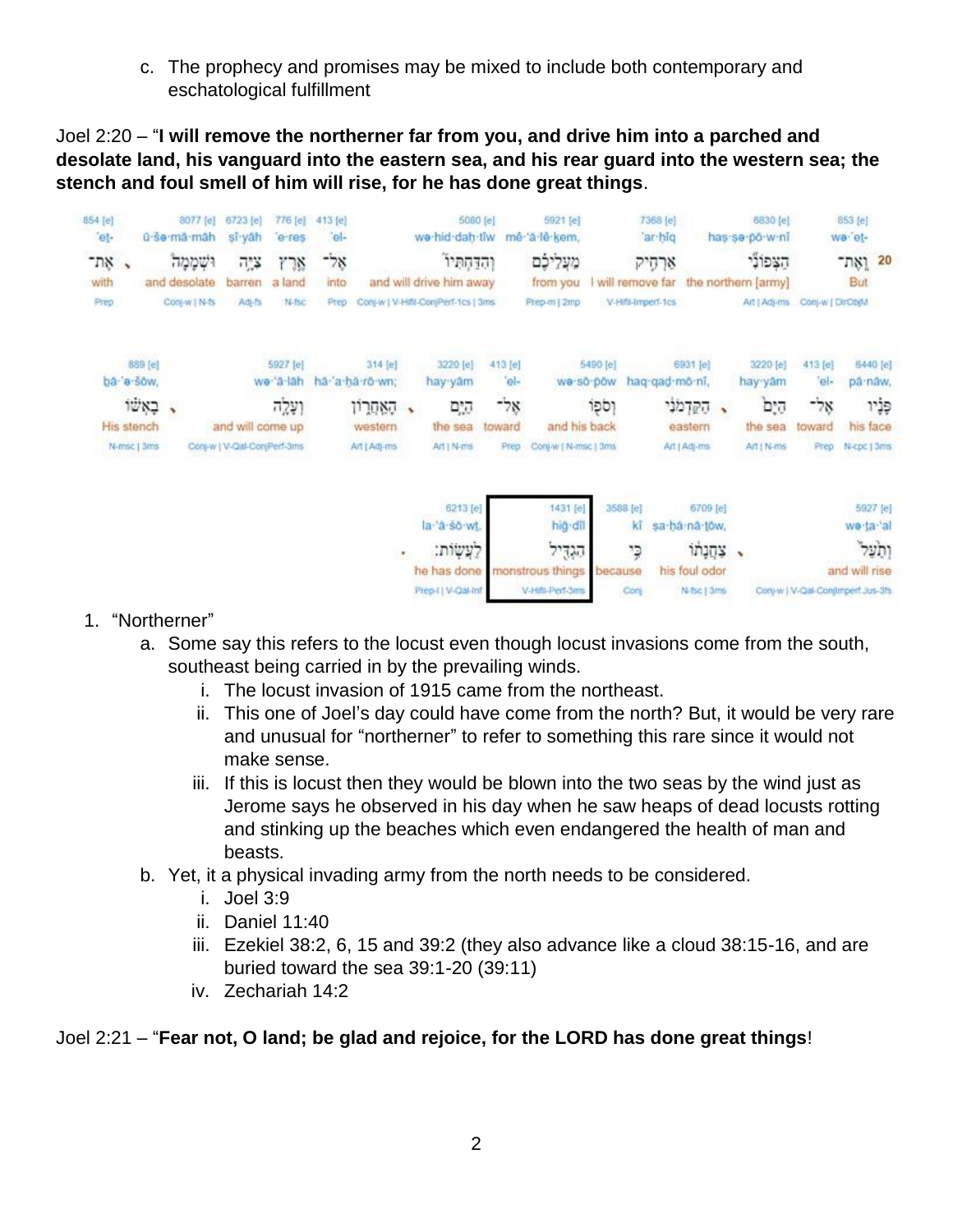| 6213 [e]<br>la·'ă·sō·wt.       | 3068 [e]<br>Yah weh | hig dîl                 | 1431 [e] 3588 [e]<br>kî- | 8055 [e]<br>ū śa mā hî.            | 1523 [e]<br>$q\hat{i}$ -lî     | $127$ [e]<br>'ă dā māh: | 3372 [e]<br>tî ra î   | 408 [e]<br>'al- |  |
|--------------------------------|---------------------|-------------------------|--------------------------|------------------------------------|--------------------------------|-------------------------|-----------------------|-----------------|--|
| לַעֲשָׂוֹת:                    | ן יהוה              | הגדיל                   | ַ כֶּי־                  | ושמחי                              | $\mathbf{r}$ גילי $\mathbf{r}$ | אַדָמֱה                 | תיראי                 | $-5x$ 21        |  |
| has done                       |                     | Yahweh marvelous things | for                      | and rejoice                        | Be glad                        | land                    | tear                  | Not             |  |
| Prep-I   V-Qal-Inf N-proper-ms |                     | V-Hifil-Perf-3ms        | Conj                     | Conj-w   V-Qal-Imp-fs V-Qal-Imp-fs |                                |                         | N-fs V-Qal-Imperf-2fs | Adv             |  |

#### Joel 2:22 – "**Fear not, you beasts of the field, for the pastures of the wilderness are green; the tree bears its fruit; the fig tree and vine give their full yield**.

| 5375 [e]<br>nā·śā            | 6086 [e]<br>ʻêş | 3588 [e]     | 4057 [e]<br>kî- mid·bār; | 4999 [e]<br>nə∙'ō·wt            | 1876 [e]<br>$d\bar{a}\cdot \tilde{s}$ ə $\cdot$ 'ū | 3588 [e]<br>kî | 7704 [e]                   | 929 [e]<br>śā·day, ba·hă·mō·wt  | 3372 [e]<br>tî∗rə∙'ū      | 408 [e]<br>'al-       |           |
|------------------------------|-----------------|--------------|--------------------------|---------------------------------|----------------------------------------------------|----------------|----------------------------|---------------------------------|---------------------------|-----------------------|-----------|
| נְשָׂא<br>and bears the tree | ΥŸ              | כֶּי־<br>for | מִדְבֶר                  | ַ, נְאִוֹת<br>open the pastures | דָשְׁאָוּ<br>are springing up                      | כֶּי<br>for    | שַּׂלַי<br>of the field    | בהמות<br>vou beasts             | תֵּירְאוֹ<br>do be afraid | 22 אַל־<br><b>Not</b> |           |
| V-Qal-Perf-3ms               | N-ms            | Conj         | N-ms                     | N-fpc                           | V-Qal-Perf-3cp                                     | Conj           | N-ms                       |                                 | N-fpc V-Qal-Imperf-2mp    | Adv                   |           |
|                              |                 |              |                          |                                 |                                                    |                |                            |                                 |                           |                       |           |
|                              |                 |              |                          |                                 |                                                    | 2426 [e]       | 5414 [e]                   | 1612 [e]                        | 8384 [e]                  |                       | 6529 [e]  |
|                              |                 |              |                          |                                 |                                                    | hê lām.        | nā∙tə∙nū                   | wā·ge·pen                       | te 'ê nāh                 |                       | pir yow,  |
|                              |                 |              |                          |                                 | ٠                                                  | חֵילֵם:        | נְתְנִוּ                   | נגפו                            | ַ הְאֵנֶה $\,$            |                       | פְּרְיוֹ  |
|                              |                 |              |                          |                                 |                                                    | their strength |                            | yield and the vine the fig tree |                           |                       | its fruit |
|                              |                 |              |                          |                                 |                                                    |                | N-msc   3mp V-Qal-Perf-3cp | Conj-w   N-cs                   | $N-fs$                    | N-msc   3ms           |           |

Joel 2:23 – "**Be glad, O children of Zion, and rejoice in the LORD your God, for he has given the early rain for your vindication; he has poured down for you abundant rain, the early and the latter rain, as before**.



#### Joel 2:24 – "**The threshing floors shall be full of grain; the vats shall overflow with wine and oil**.

| 3323 [e]<br>wə·yis·hār. | 8492 [e]                           | 3342 [e]<br>$t\hat{i}\cdot r\bar{o}\cdot w\bar{o}\dot{s}$ hay $q\bar{a}\cdot b\hat{i}m$ | 7783 [e]<br>wə∙hê∙šî∙gū                      | $1250$ [e]<br>bār: | 1637 [e]<br>hag $qo \rceil$ rā $n\bar{o} \cdot wt$ | 4390 [e]<br>ū·mā·le·'ū          |  |
|-------------------------|------------------------------------|-----------------------------------------------------------------------------------------|----------------------------------------------|--------------------|----------------------------------------------------|---------------------------------|--|
| וִיִצְהֵר:              | תִּירוֹשׁ<br>and oil with new wine | הַיִּקְבִים<br>the vats                                                                 | ר והַשֵּׁיקוּ <b>.</b><br>and shall overflow | בֵּר               | הֵגְרַנְוֹת<br>wheat of the threshing floors       | 24 ומַלְאו<br>And shall be full |  |
| Conj-w   N-ms           | N-ms                               |                                                                                         | Art   N-mp Conj-w   V-Hifil-ConjPerf-3cp     | N-ms               | Art I N-fp                                         | Conj-w   V-Qal-ConjPerf-3cp     |  |